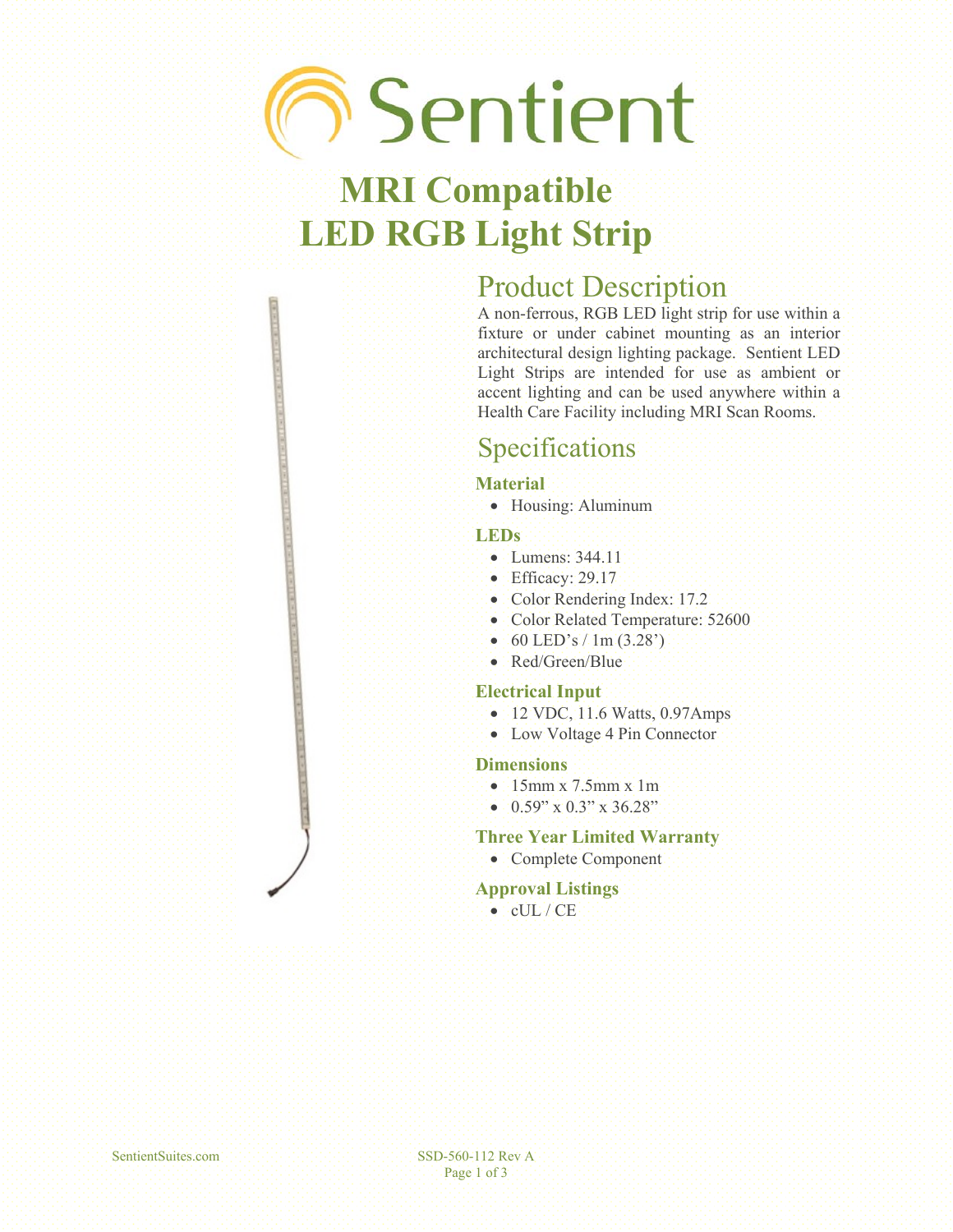

## LED Strip Installation

**Note: Each LED strips should be wired in parallel not in series.** 

**Note: Use only Non-Ferrous mounting clips and hardware within the MRI environment.** 



- 1) Use the included clips to support the LED strips from the surface.
- 2) Use three (3) clips per full length strip (1 meter).
- 3) Attach the clips to surface using the supplied hardware.
- 4) Ensure the clip is firmly secured to the surface.
- 5) Press the LED strip into the clip without distorting the clip.
- 6) The "ridge" within the clip should seat into the channel along the LED strip.
- 7) Ensure the LED strip is securely seated and raised from the surface.

### Wiring Diagram

LED Light Strips and fixtures containing LED Light Strips require a junction box every 7' (2m) with a maximum of 4 LED Strips connected to each junction box. Each junction box should be supplied by a 16ga WIP. LED Light Strips are to be wired in parallel as depicted below: